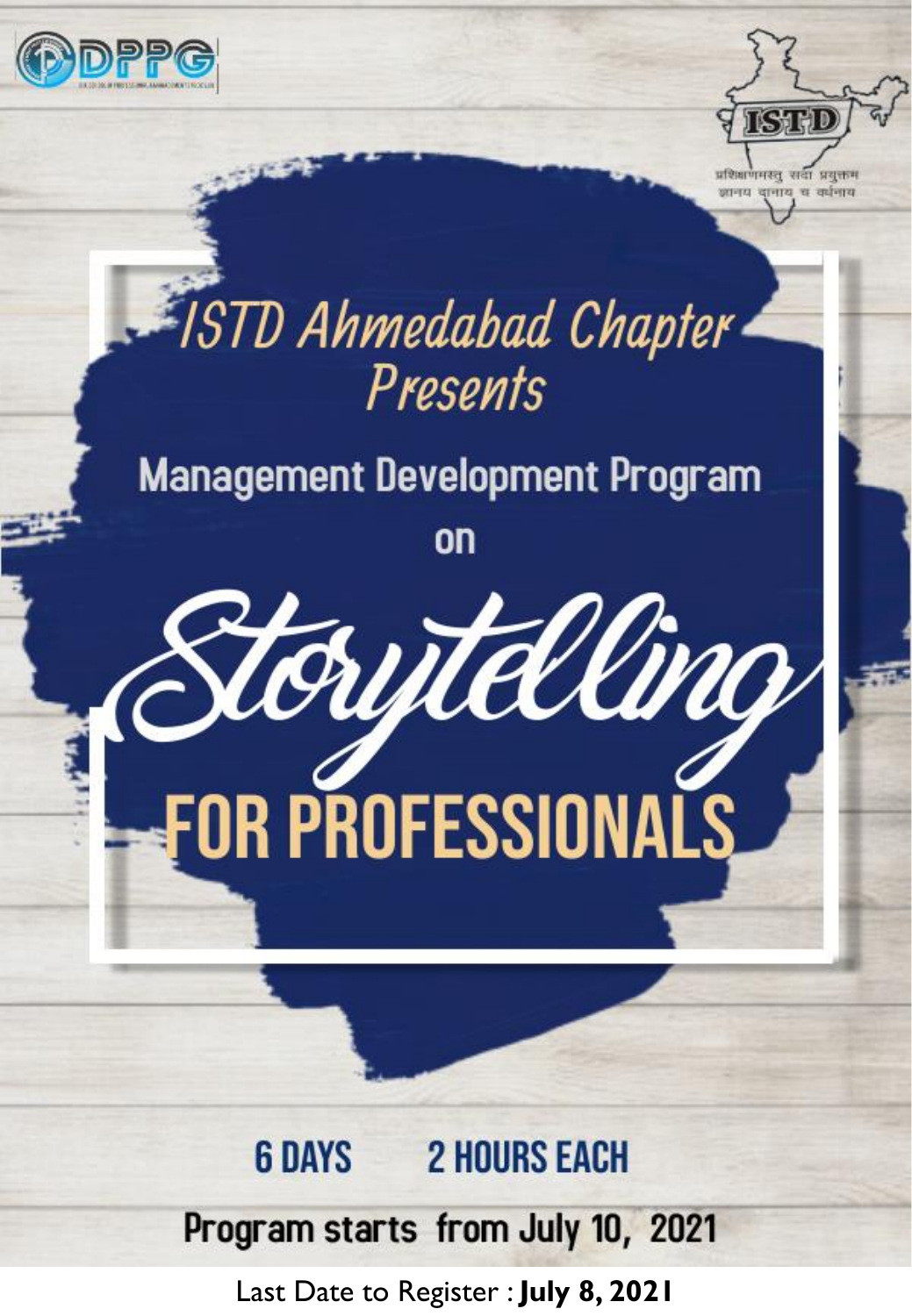#### **OVERVIEW**

Stories have always been the most powerful medium to connect with individuals. The retention of learning through stories has been proven to be longer than merely using slides, stating facts etc. Stories, when narrated effectively, can personalize the learning experience for the participants.

We all have a natural capability to tell stories – it is like running. However, to run like an athlete you need to train yourself. Similarly, trainers and facilitators need to learn and practice the skill of storytelling for using it effectively in their sessions!

Storytelling, over a period, has become a very important tool for facilitators. Stories not only makes the sessions interesting, they also drive the knowledge retention and application

Trainers and facilitators can leverage the tool of storytelling to present their message with clarity and confidence through which effective learning is enabled. The skill of storytelling can enable the facilitators to colorize what would otherwise be just black & white information. Storytelling in the learning environment is a powerful technique and can be used at any time during the training.

In the current scenario when the entire delivery of training programs has shifted to virtual mode, trainers need to upskill themselves to ensure effectiveness and connect with the participants, as in the classroom session. Professionals from other domains would also benefit greatly from this workshop as they'd be able to present their ideas more effectively.

Storytelling is a valuable learning and training tool with applications spanning across. It has been identified as a crucial skill at CxO levels.

This workshop would help participants from diverse backgrounds to upskill themselves for the future.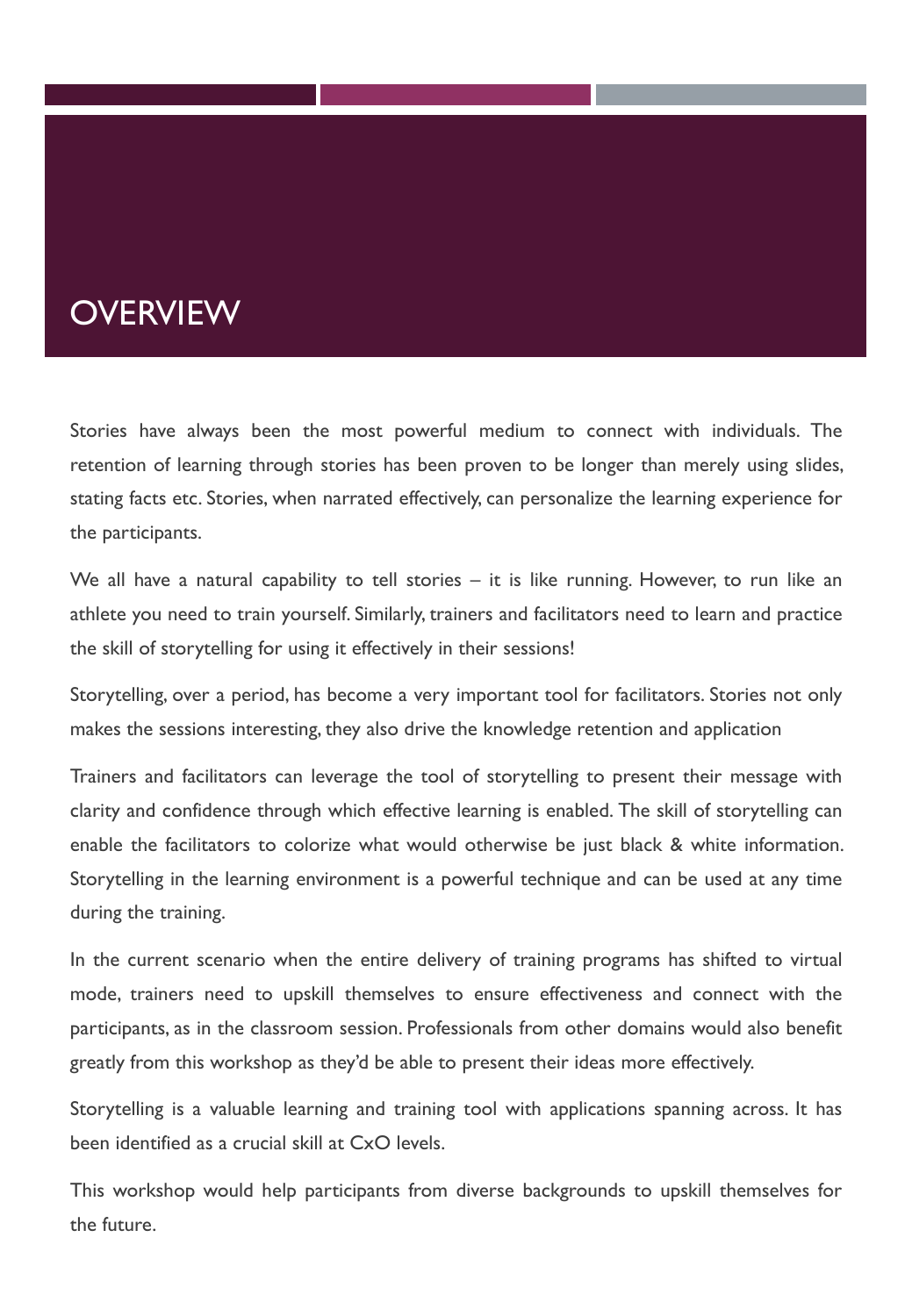### OBJECTIVES & LEARNING OUTCOME

The storytelling workshop is being proposed to enable participants to:

- **Increase audience engagement**
- **Use stories to simplify complex topics**
- $\blacksquare$  Integrate stories in pre designed modules
- **Understand the elements that make up an expressive speaking voice**
- **EXECT** Learn effective strategies for preparing & telling stories

Through the proposed workshop, following skills would be developed:

- **EXECT** Creating and narrating stories effectively
- Craft & Aesthetics of storytelling
- Storyboarding
- Use of storytelling tools gestures, body language, theatre etc.
- Usage of space for storytelling in both offline & Online medium
- **Nuances of voice for effective storytelling**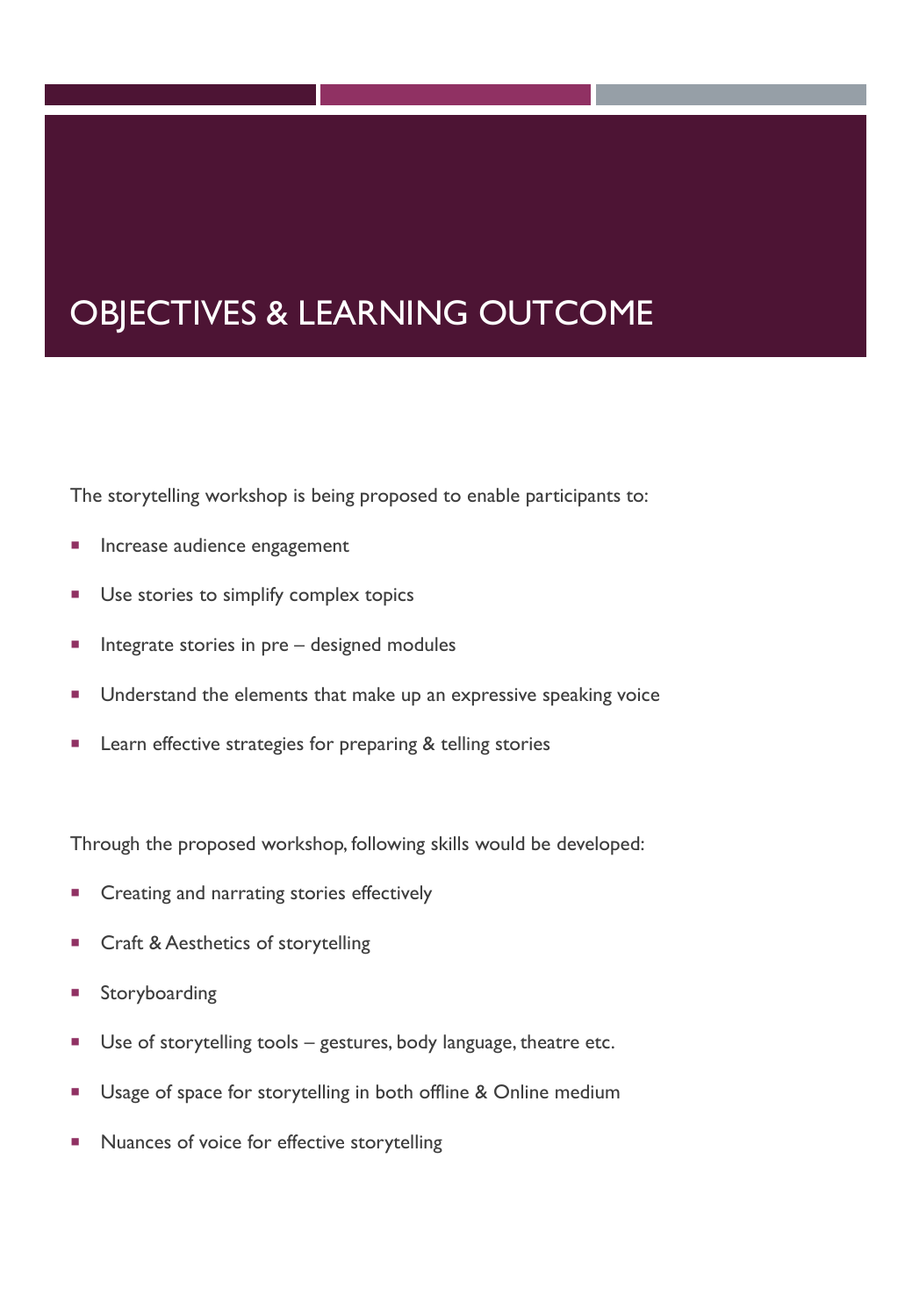

### ABOUT THE TRAINER

**Mr. Suraj Kurup** is an international voice artist working with BBC, Discovery, National Geographic channel, ISRO (as a nationally known Super A artist), leading advertising agencies like Ogilvy & Mather, Mudra, Everest, Moving Pixels etc.

He has lent voice for Hollywood film trailers and has dubbed a few Hollywood movies in Hindi for Indian market. Some of his work include dubbing for 300: Rise of an Empire, Bal Ganesha, movie trailers for conjuring 2, Hercules etc.

Suraj is an avid performing artist, active in the industry since the last 2 decades. Prior to taking up training, worked full time as RJ with Radio Mirchi and Radio city.

In his various stints throughout his career, he has proved his competence as a wonderful storyteller. He has successfully trained 50+ actors and voice artists in Mumbai and Ahmedabad.

Suraj has also conducted Storytelling workshop for Learning and Development team at Ford Motor Company and is an empaneled trainer with the organization.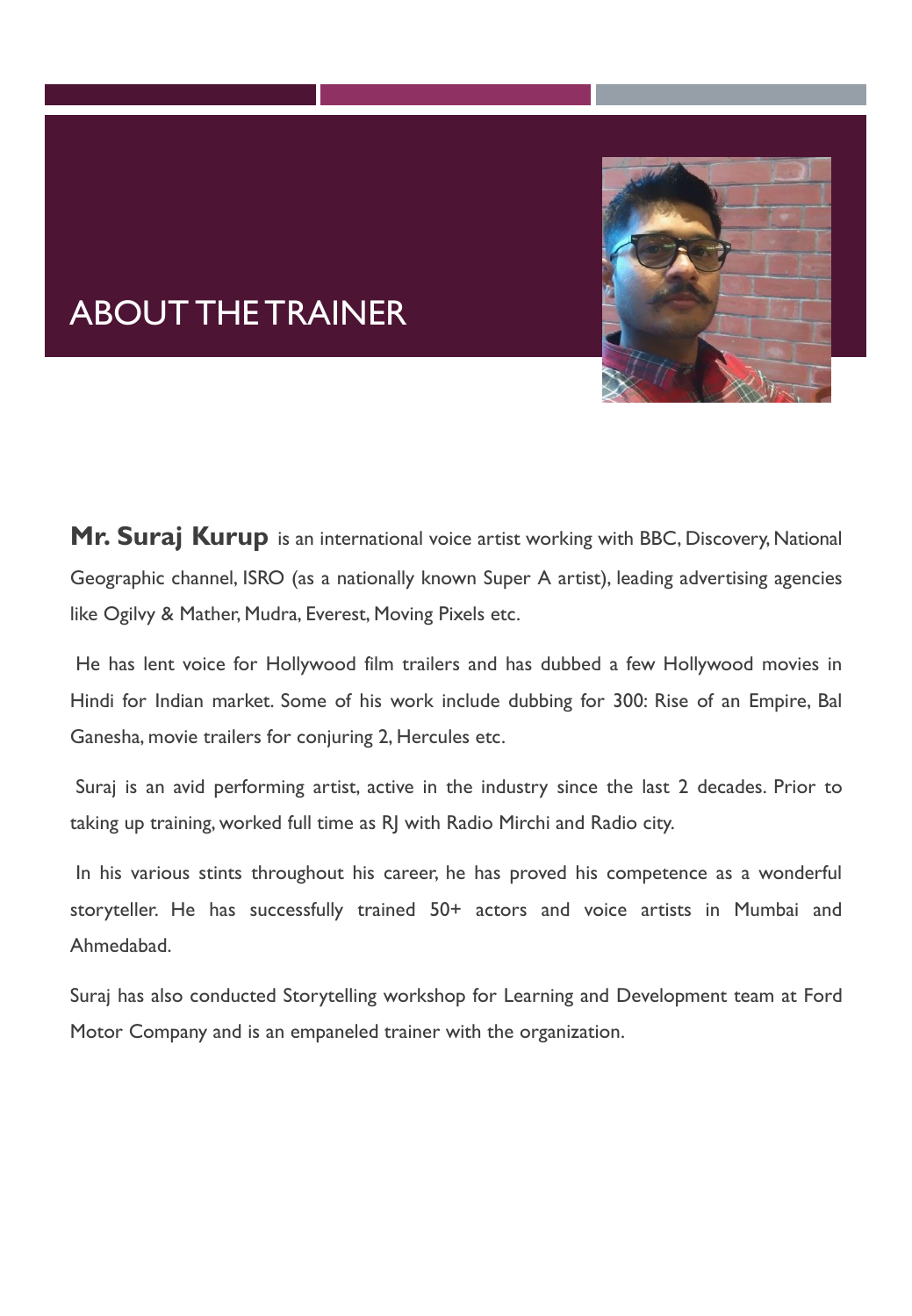### PROGRAM DETAILS

The program will follow a blended learning method comprising of Instructional, Activity Based and Hands-On Experience. The participants will be equipped with using storytelling both in the virtual as well as the physical space.

The workshop design would spread across 6 days (2 hours per day). The participants will have a lot to practice along with a bit of theoretical input to strengthen their grip on the art of storytelling. Apart from that, the participants would be expected to practice and complete their post session activities as planned to keep their learning journey on track.

| Day            | <b>Content</b>                                                                                                        |
|----------------|-----------------------------------------------------------------------------------------------------------------------|
|                | Introduction to storytelling, Types of Storytelling, Voice Exercises - 01                                             |
| $\overline{2}$ | Craft of Storytelling, Aesthetics of Storytelling, Voice Exercises – 02,<br><b>Home Activity</b>                      |
| $\overline{3}$ | Storytelling Process<br>through<br><b>Individual</b><br>Storyboard,<br>story<br>performance, Voice Exercise - 03      |
| $\overline{4}$ | Body Language, Elements of Theatre – Lecoq Method, Usage of space<br>in virtual & Physical mode, Voice Exercise - 04  |
| 5              | Writing and performing the story, understanding the nuances to bring<br>finesse in storytelling, Voice Exercises - 05 |
| 6              | Using case studies for storytelling, Voice Care tips, Voice Exercise – 06                                             |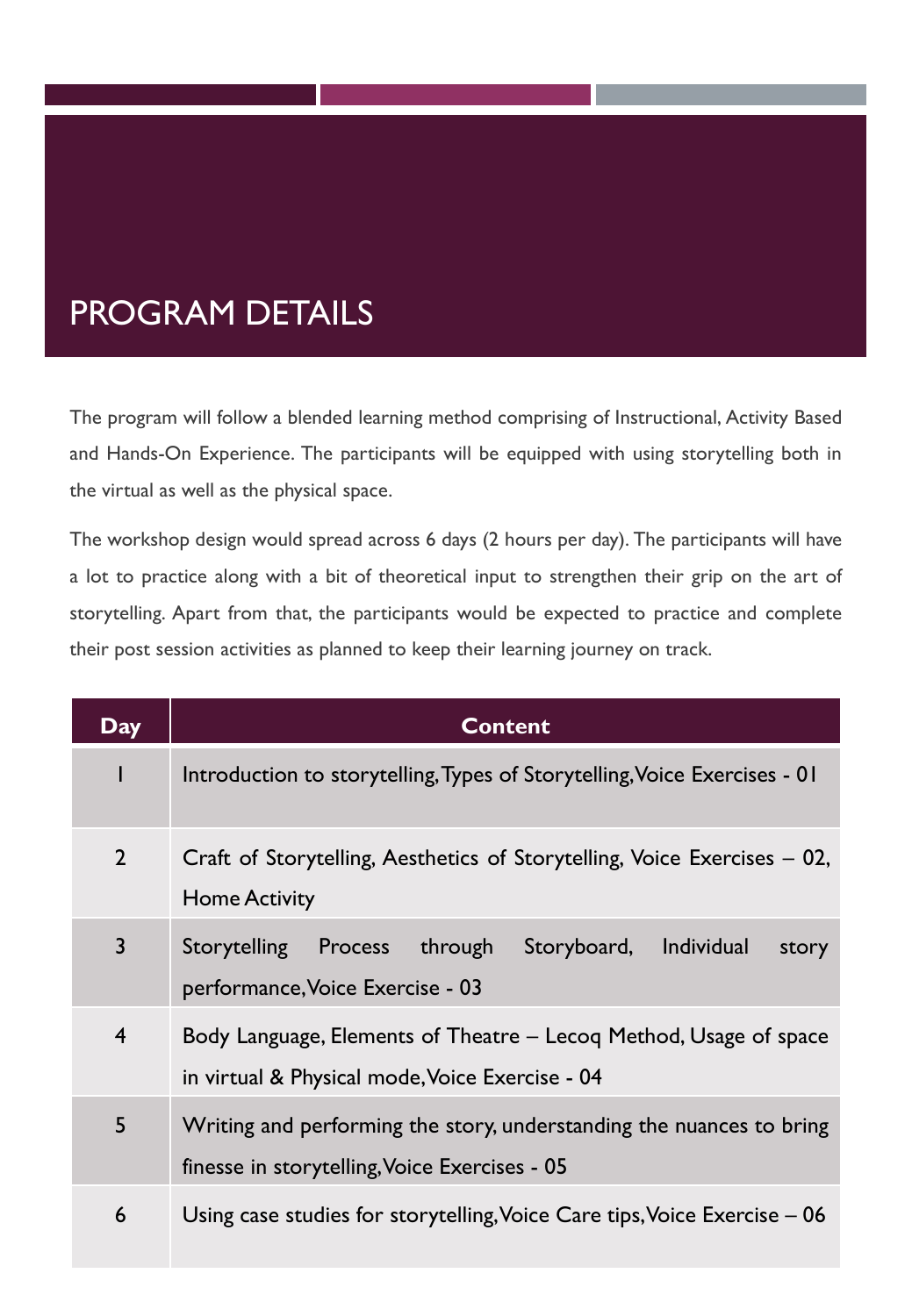### REGISTRATION & PAYMENT DETAILS

The registration fees for the program is **Rs. 2950/-** Program fees: Rs. 2500 + 18% GST

The fees can be paid through NEFT for which bank details are provided as under:

**Name of the bank Account: ISTD, Ahmedabad Chapter Name of the Bank:** The Kalupur Commercial Co-op. Bank Ltd. **Address:** Nirma University Branch, Nirma University, SG Highway, Ahmedabad - 382481 **NEFT / IFSC / RTGS code:** KCCB0NRM097 **Account Number:** 09720180152

#### **Note:**

- 1. It is mandatory that while remitting the payment, please send us the payment details advice to us for confirmation of payment. The same can be uploaded on Google Form
- 2. This is a certification program and participants who submit all the activities and have 85% attendance will be given the certificate

#### Link to Google form for Registration: **[CLICK HERE](https://forms.gle/BxKp3RD21WdMBpiD6)**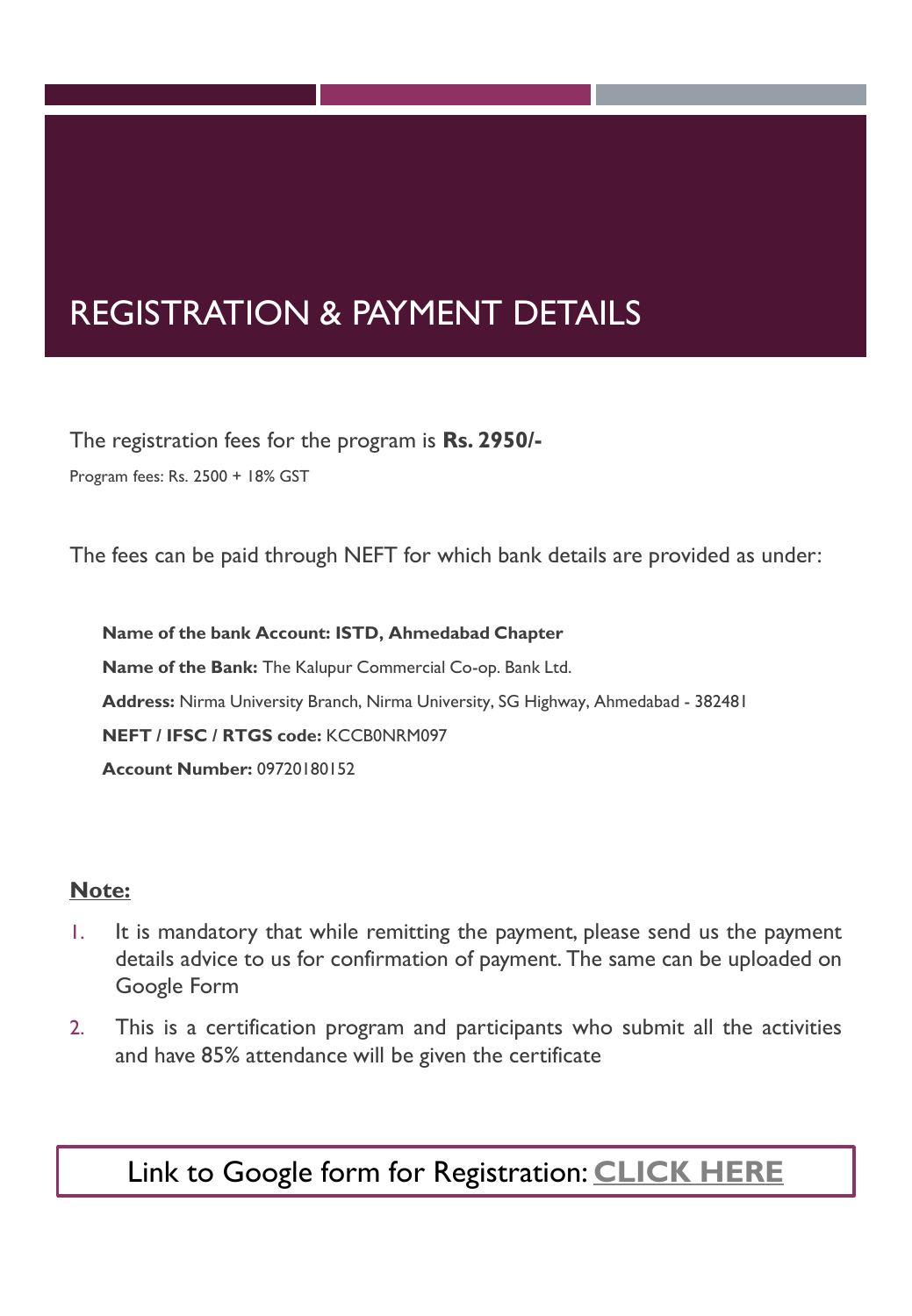#### ABOUT ISTD

The Indian Society for Training & Development (ISTD), established in April 1970, is a national level professional & non-profit society registered under the Societies Registration Act, 1860. It has a large membership of individuals and institutions involved in the area of training and development of Human Resource from Government, Public and Private Sector Organization & Enterprises; Educational and Training Institutions and other Professional Bodies.

The Society is affiliated to the International Federation of Training and Development Organizations (IFTDO), USA and Asian Regional Training and Development Organizations (ARTDO), Manila.

ISTD Organizes Training Programs, all over the country both at Chapter and National Levels. The Programs cover selected areas of HRD with special emphasis on Training of Trainers, Training Goals & Objectives and Training Tools & Technologies. A very large number of Public and Private Sector Organizations, Training Institutions Central And State Government participate in these programs, some of which have been held in collaboration with Planning Commission, Bureau of Public Enterprises and the Training Division of Department of Personnel , Government of India

The ISTD Diploma in Training & Development, conducts a Distance Learning Programme of 18 month's duration for the purposes of recruitment to superior posts under the Central Government and PSUs is also recognized by the Department of Personnel and Training DoPT), Govt. of India under its Faculty Development Scheme and by many of the corporates for appointments in their organizations.

ISTD has been designated as the National Nodal Agency to `Testing and Certification' of SkilledWorkers in the organized and unorganized sectors.

ISTD is managed by a National Council, headed by a President at the apex level and Managing Committees headed by a Chairman at the Chapter level. They are assisted by other office bearers and functional committees in a wide spectrum of activities.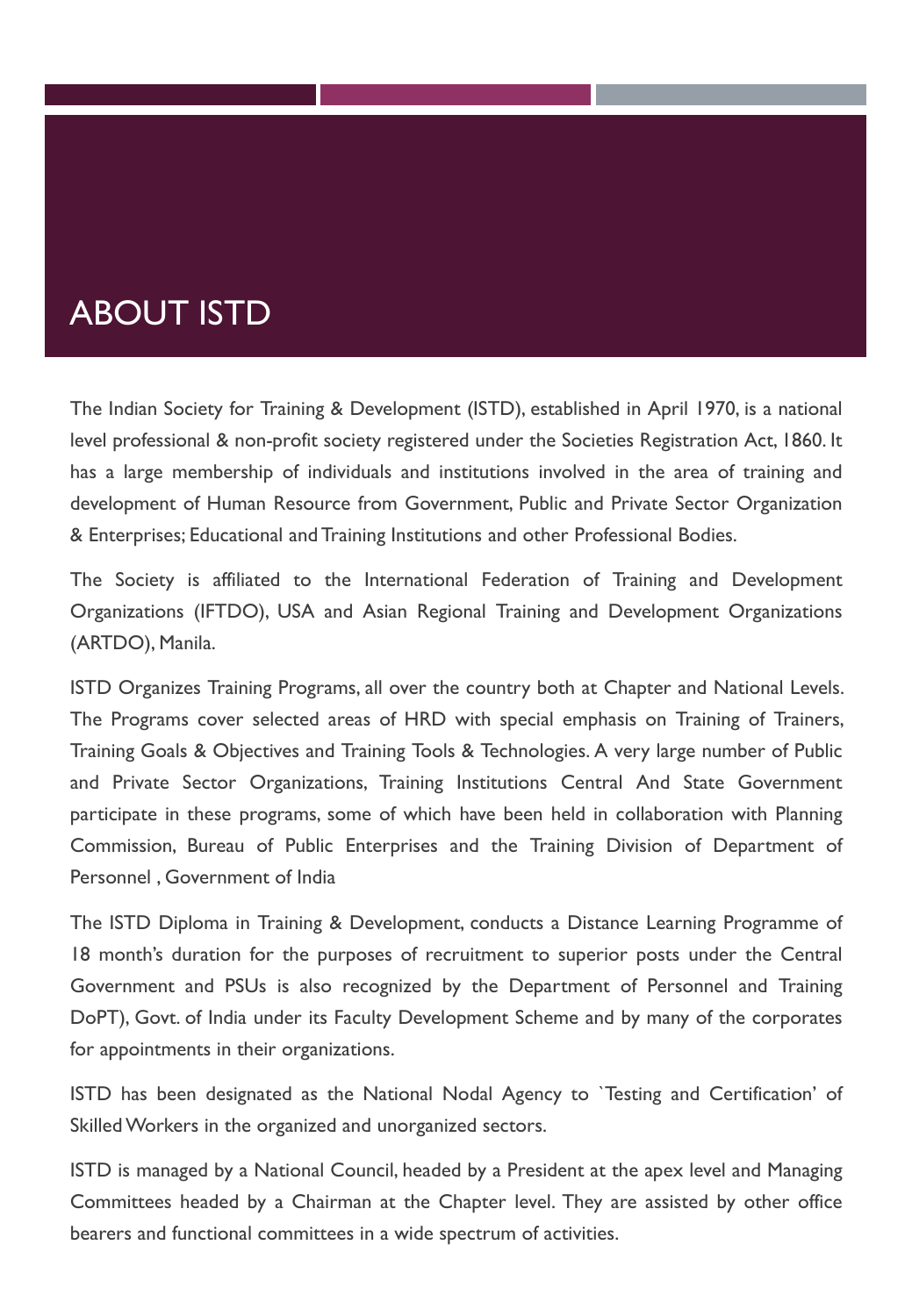#### ABOUT DPPG, BK SCHOOL OF PROFESSIONAL AND MANAGEMENT STUDIES, GUJARAT UNIVERSITY

**Department of Public Policy and Governance (DPPG)** offers courses like Ph.D., Master courses, Certificate and PG Diploma Courses related to Public Policy, Public Administration, Public Finance etc. It is a multidisciplinary initiative and involves policy related learning and development in all fields like Business and Government Policy, Demography, Politics, Institutions, International and Global Affairs, Political and Economic Development, Social and Urban issues, Economics, Health and Hygiene, Administration and Infrastructure, science and technology etc. The department is committed to provide quality professional development opportunities for students/ professionals in the public and non-public sectors.